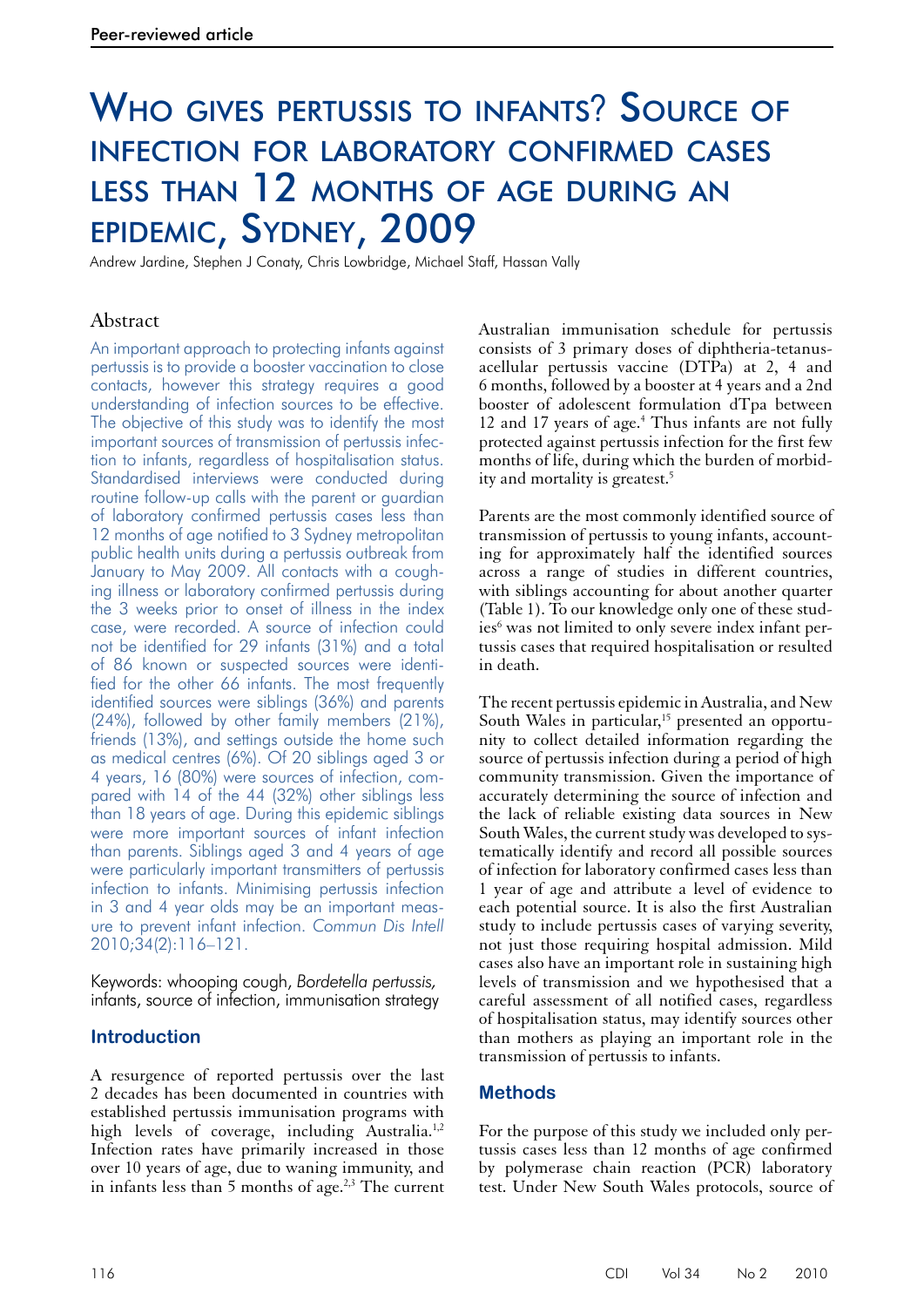| <b>Country</b>             | Year      | <b>Study population</b>                                       | $n^*$ | Parents <sup>†</sup><br>(%) | Siblings <sup>t</sup><br>(%) | <b>Reference</b> |
|----------------------------|-----------|---------------------------------------------------------------|-------|-----------------------------|------------------------------|------------------|
| England                    | 1998-2000 | Hospitalisations <5 months of age                             | 33    | 42                          | 27                           |                  |
| Multinational <sup>#</sup> | 2003-2004 | Hospitalisations <6 months of age                             | 44    | 55                          | 16                           | 8                |
| <b>United States</b>       | 1999-2002 | Notifications < 12 months of age                              | 264   | 47                          | 19                           | 6                |
| Australia                  | 2001      | Hospitalisations <12 months of age<br>identified through APSU | 72    | 53                          | 23                           | 9                |
| Australia                  | 1997-2006 | Hospitalisations <12 months of age                            | 26    | 52                          | 45                           | 10               |
| Multinational <sup>§</sup> | 2001-2004 | Hospitalisations <12 months of age                            | 24    | 50                          | 17                           | 11               |
| <b>United States</b>       | 1990-1999 | Deaths < 12 months of age                                     | 46    | 52                          | 41                           | 12               |
| Canada                     | 1991-1997 | Hospitalisations <24 months of age                            | 431   | 20                          | 53                           | 13               |
| France                     | 1996-2006 | Hospitalisations <6 months of age                             | 892   | 55                          | 25                           | 14               |

## **Table 1: Summary of studies investigating source of infant pertussis infection**

Number of index cases for which a source could be identified.

† Percentage of all identified sources (some index cases had more than one potential source identified in some studies whereas others only identified a 'most likely source' for each case).

‡ France, Germany, United States and Canada.

§ Brazil, Costa Rica, Germany, Singapore, Spain, Taiwan and Uruguay.

APSU Australian Paediatric Surveillance Unit

infection information is routinely collected from the parent or guardian of each case under 2 years of age. Unfortunately however, options for completing this field in the electronic Notifiable Diseases Database (NDD) are inconsistent with those provided on the paper data collection form, making data entry, extraction, and interpretation difficult.

An enhanced data collection form was developed to ensure systematic and careful collection of detailed source of infection information by public health unit (PHU) staff during routine pertussis follow-up calls to the infant's parent or guardian. A known or suspected source was defined as any person who came into contact with the case infant for greater than 1 hour in the 3 weeks prior to the onset of illness and who had a clinically consistent coughing illness (a coughing illness lasting two or more weeks; severe fits or bouts of coughing; vomiting after coughing or; 'whooping' sound during coughing) or laboratory evidence of pertussis infection. All potential sources of infection were recorded for each infant and age, sex, relationship to infant, and level of evidence of the source individual's infection (clinical symptoms, doctor diagnosed, laboratory confirmed) was collected. Further risk factors such as overseas travel or exposure through a health care worker were also ascertained.

PHUs within three of the 4 Area Health Services covering metropolitan Sydney participated in the study: Sydney South West (SSW); Sydney West (SW); and the Hornsby Office of Northern Sydney and Central Coast (NSCC). De-identified completed paper forms from participating PHUs

were returned in weekly batches by secure fax to SSW, where they were assigned a study identification number and entered into an Epi Info database (Version 3.4.3, US Centers for Disease Control and Prevention, Atlanta, GA, USA). Data collection began in the last week of January 2009 and ceased in the first week of May. Data completeness for this case series was determined at the end of the study by extracting the total number of pertussis cases that met the study inclusion criteria from NDD and comparing this with the number for which the enhanced data collection form had been administered.

## **Results**

Enhanced source of infection data was collected for a total of 95 laboratory confirmed cases notified to participating PHUs during the study period; 44 from SW, 41 from SSW, and 10 from NSCC. A total of 111 cases that met the study inclusion criteria were extracted from NDD at the conclusion of the study, therefore overall data completeness was 88%.

The median age of the cases was 3 months, with 47 males and 47 females (sex was not recorded for 1 case). The median household size, including the infant, was 5 persons (range 3–11). Twenty-four infants were too young to be vaccinated, 14 were not fully vaccinated for age, and immunisation status was unknown for a further two. Of the 56 infants who were reported to be fully immunised for age, 32 were between 2 and 5 months of age and would not have received the full 3 dose primary vaccine series. Thirty-five cases were hospitalised as a result of the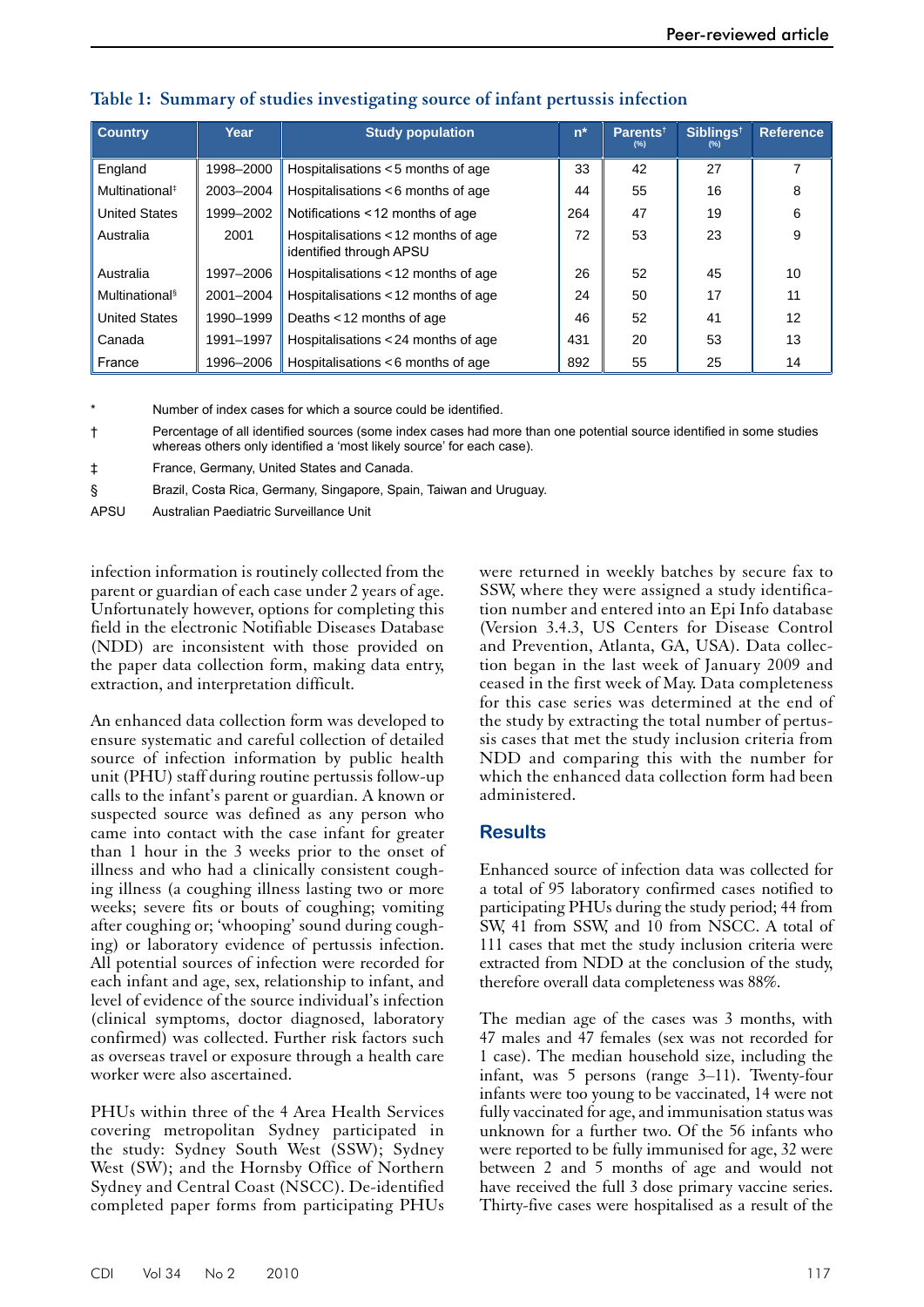pertussis infection, all except two of which were less than 5 months of age, and hospitalisation status was recorded as unknown for a further 9 infants. The percentage of cases for which a source was identified and the percentage with siblings was similar between hospitalised and non-hospitalised cases (Table 2).

A source of infection could not be identified for 29 infants (31%) and a total of 86 known or suspected sources were identified for the other 66 infants. The most frequently identified sources were those who lived in the same household as the infant with siblings representing over double the proportion of infection sources (36%) compared with mothers (15%). Other family members (e.g. aunts, uncles, grandparents) (21%), and friends (13%) were also significant sources of infection. While a specific source individual could not be identified for 5 infants, two were potentially exposed in childcare, one attended a medical centre in which people were coughing, one was exposed in a hospital emergency department, and 1 infant most likely acquired the infection overseas. Only

¼ of the suspected source individuals were laboratory confirmed, with the majority (61%) being implicated on the basis of clinically consistent pertussis symptoms (Table 3).

Overall, 53 household sources of infection were identified (62%), and source of infection varied with age as shown in Figure 1. No clear pattern was evident, with household and non-household sources relatively evenly distributed by age. For infants that had siblings, they were the most common source, followed by infection sources that were unable to be identified. In non-sibling households, parents and other family members were most frequently identified, each contributing  $\frac{1}{3}$  of the infection sources (Table 4).

Of the 81 persons identified as potential sources of infection, 49 were children under 18 years of age. Exact age was recorded for 45 of these children of which almost half (22) were aged 3 or 4 years. Figure 2 shows the age distribution for the 30 source children who were siblings, combined with the age

| Infant age               |              | <b>Hospitalised</b> | <b>Not hospitalised</b> |               | <b>Unknown</b> |    |
|--------------------------|--------------|---------------------|-------------------------|---------------|----------------|----|
|                          | $\mathsf{n}$ | $\sqrt{2}$          | $\mathbf n$             | $\frac{9}{6}$ | $\mathbf n$    | %  |
| $<$ 2 months             | 15           | 43                  | 4                       | 8             | 5              | 50 |
| $2-3$ months             | 13           | 37                  | 9                       | 19            | 3              | 30 |
| 4-5 months               | 6            | 17                  |                         | 14            | 0              |    |
| 6-11 months              |              | 3                   | 29                      | 59            | 2              | 20 |
| <b>Source identified</b> |              |                     |                         |               |                |    |
| Yes                      | 25           | 69                  | 34                      | 69            | 7              | 70 |
| No                       | 11           | 31                  | 15                      | 31            | 3              | 30 |
| <b>Siblings</b>          |              |                     |                         |               |                |    |
| Yes                      | 31           | 86                  | 36                      | 73            | 9              | 90 |
| No                       | 5            | 14                  | 13                      | 27            |                | 10 |

**Table 2: Hospitalisation status of infant pertussis cases, by age, whether a source was identified, and if the case had siblings**

#### **Table 3: Known or suspected sources of infection, by method of diagnosis**

|              |                             | <b>Method of diagnosis</b> |                         |                           |              |          |
|--------------|-----------------------------|----------------------------|-------------------------|---------------------------|--------------|----------|
| Source       | <b>Clinical</b><br>symptoms | <b>Doctor</b><br>diagnosed | Laboratory<br>confirmed | <b>Not</b><br>applicable* | <b>Total</b> | Per cent |
| Mother       |                             |                            |                         |                           | 13           | 15       |
| Father       |                             |                            |                         |                           | 8            | 9        |
| Sibling      | 24                          |                            | 6                       |                           | 31           | 36       |
| Other family | 9                           |                            | 6                       |                           | 18           | 21       |
| Friend       | 8                           |                            |                         |                           | 11           | 13       |
| Other        | O                           |                            |                         | 5                         | 5            | 6        |
| Total        | 55                          | 6                          | 20                      | 5                         | 86           | 100      |

Source location rather than specific individual identified, therefore the method of diagnosis of source is not applicable.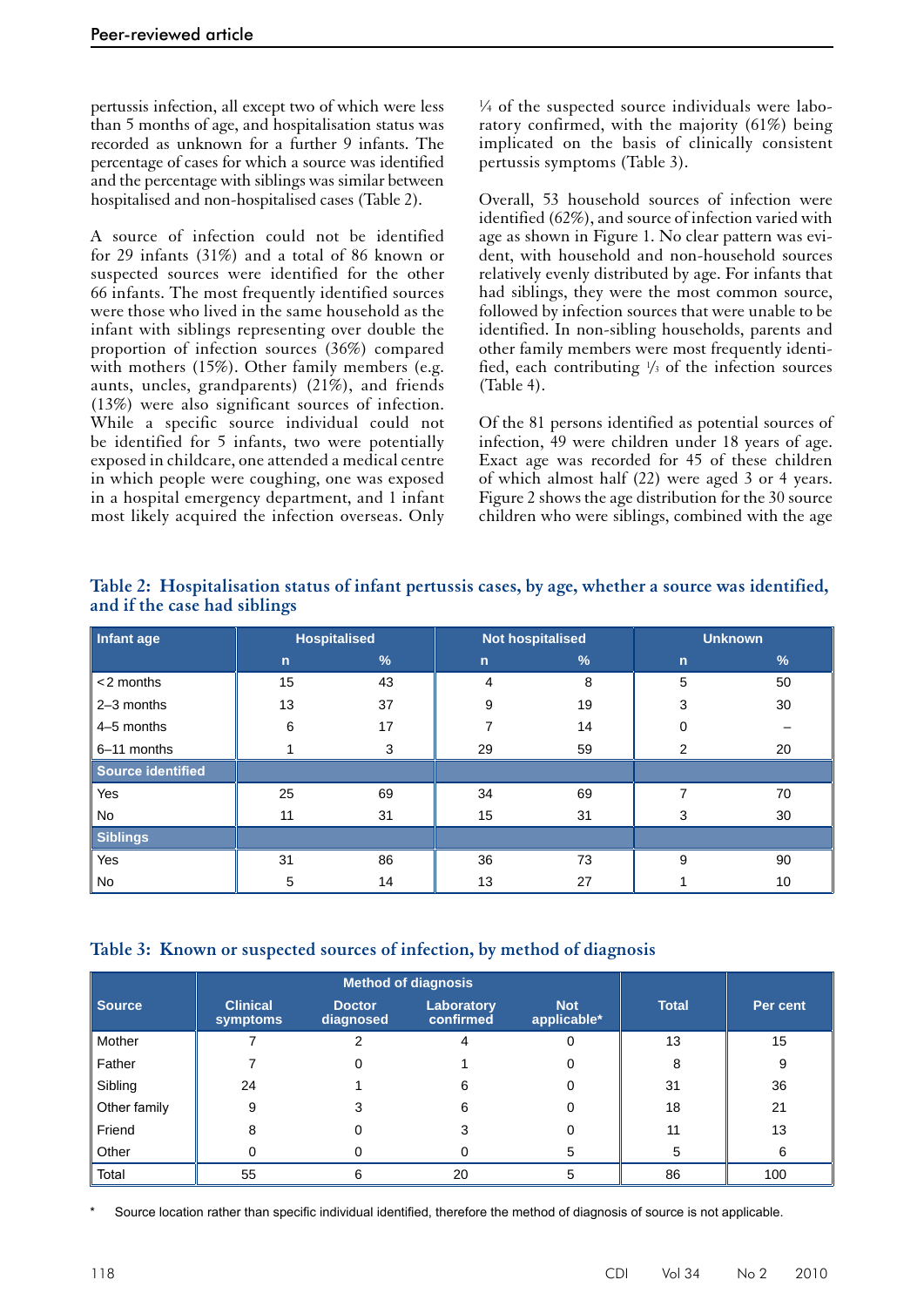| <b>Source</b>  |              | No siblings   | 1 sibling   |      | More than 1 sibling |      |
|----------------|--------------|---------------|-------------|------|---------------------|------|
|                | $\mathsf{n}$ | $\frac{9}{6}$ | $\mathbf n$ | $\%$ | $\mathsf{n}$        | $\%$ |
| Mother         | 6            | 20.0          | 2           | 6.5  | 5                   | 9.3  |
| Father         | 4            | 13.3          |             | 3.2  | 3                   | 5.6  |
| Sibling        | N/A          | N/A           | 10          | 32.3 | 21                  | 38.9 |
| Other family   | 10           | 33.3          | 5           | 16.1 | 3                   | 5.6  |
| Friend         | 3            | 10.0          | 3           | 9.7  | 5                   | 9.3  |
| Other setting  | 3            | 10.0          | 2           | 6.5  | $\mathbf 0$         |      |
| Source unknown | 4            | 13.3          | 8           | 25.8 | 17                  | 31.5 |

| Table 4: Known or suspected sources of infection, by number of siblings in index case household |  |  |  |  |  |  |  |  |
|-------------------------------------------------------------------------------------------------|--|--|--|--|--|--|--|--|
|-------------------------------------------------------------------------------------------------|--|--|--|--|--|--|--|--|

distribution of the other siblings in the household of the index cases who were not sources of infection (34 out of 35 for which age was recorded). While the infants in the study were more likely to have older

**Figure 1: Known or suspected sources of infection, by age of index infant case**



#### **Figure 2: Age distribution of siblings less than 18 years of age resident in the index cases households**



siblings around 3 or 4 years of age, 16 of 20 (80%) siblings aged 3 or 4 years were sources of infection compared with 14 of the 44 (32%) other siblings aged less than 18 years.

# **Discussion**

Only 2 previous studies have investigated the source of infant pertussis infection in Australia. The first utilised the Australian Paediatric Surveillance Unit to identify 140 infants aged less than 12 months who were hospitalised for pertussis in 2001.<sup>9</sup> Contact with a person with a coughing illness compatible with pertussis was identified in 51% of cases. In the 72 cases where a source of infection was identified, a parent was identified as the source in 38 (53%) (mother 30, father 8) cases less than 24 weeks of age, but no parents were the source of infection for infants aged over 24 weeks. Siblings accounted for another 16 (22%) coughing contacts, with the remainder made up of grandparents, other relatives or non-family contacts. The second Australian study was a retrospective case series of 55 infants less than 12 months of age hospitalised at a tertiary paediatric hospital in Brisbane between 1997 and 2006 identified through hospital discharge coding and laboratory database.<sup>10</sup> A total of 31 potential sources were identified for 26 cases, of which 16 (52%) were parents and 14 (45%) were siblings. Of the 15 index cases where at least 1 parent was identified as the source of infection, 13 were under 3 months of age and all were aged under 4 months.

The present study is the first to investigate the source of infection among notified, PCR confirmed pertussis cases in Australia, including those not admitted to hospital. Importantly, interviews with parents or guardians were conducted shortly after notification and at the same time as public health investigation and follow-up to maximise the opportunity to recall coughing household members or visitors. Siblings were the most commonly identified source of infection for infants less than 12 months of age (36%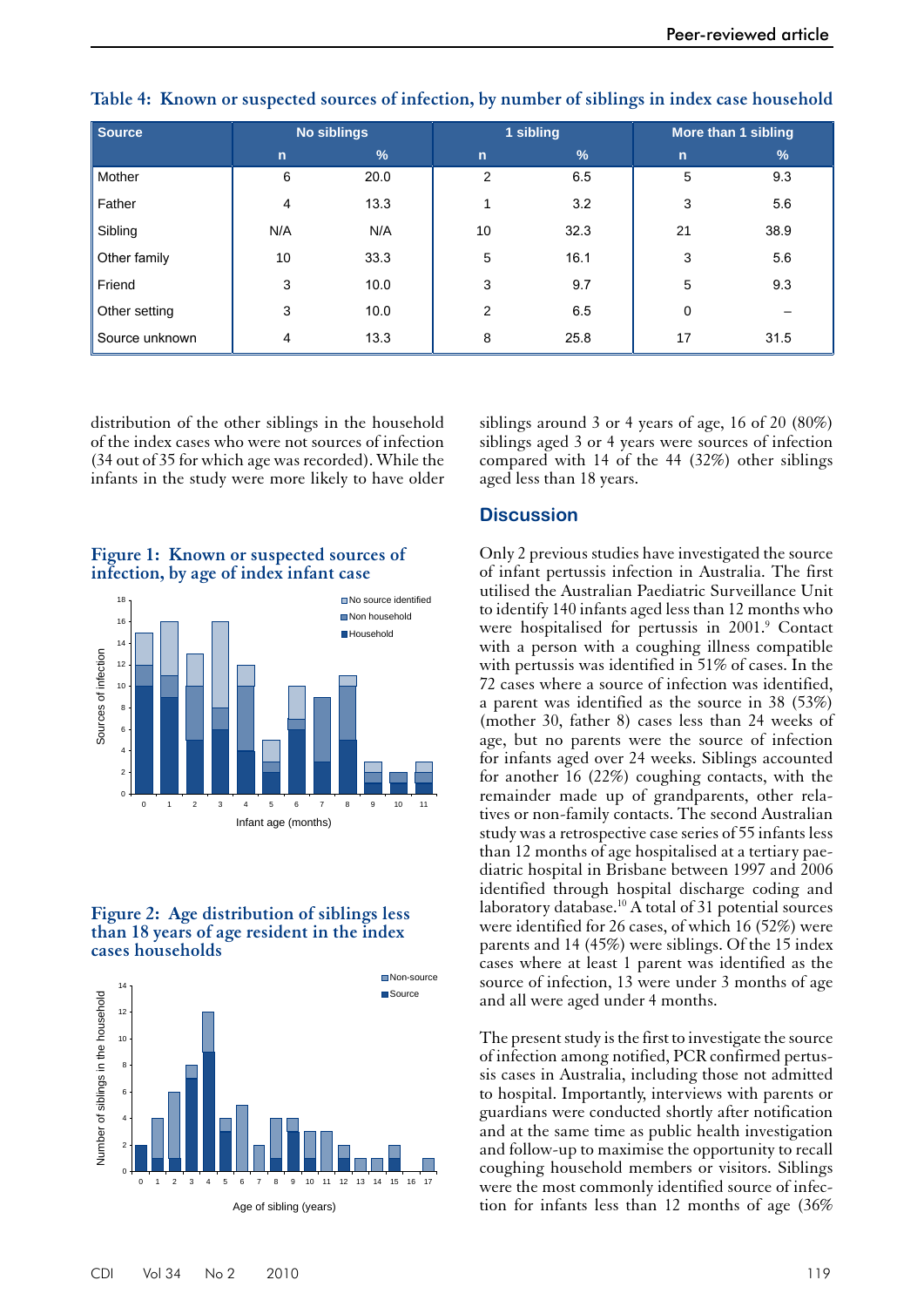of all identified sources of infection). Parents were less frequently identified as the source of infection compared with the majority of previous studies (Table 1), with mothers representing a likely source of infection in only 15% of infants, compared with 42% and 26% in the two previous Australian studies.<sup>9,10</sup> Other non-household members and settings also made up a substantial proportion of infection sources, and even in households where the infant did not have siblings, only 1 /3 of the infection sources were parents. The reason for the divergence observed in the present study is not entirely clear, but may reflect different transmission dynamics during the recent epidemic period, compared with studies that were conducted during periods of lower transmission. Based on the above findings, the cocoon strategy to selectively vaccinate household contacts of newborns would help to prevent some, but clearly not all, transmission to infants.

The finding that a high proportion of siblings aged 3 or 4 years were sources of infection identifies this group as an important reservoir for transmitting pertussis to infants during the outbreak. This could be a result of increased exposure to other children around this age, for example in child care settings. However, it may also be an indication that many children are not receiving the 4th dose of DTPa at 4 years of age on time. Furthermore, a dose of DTPa was previously recommended at 18 months of age, but was ceased in September 2003 due to the propensity for adverse reactions to result from this dose and it was thought the primary series provided sufficiently prolonged immunity until the booster dose at 4 years of age.<sup>4</sup> Elimination of the dose at 18 months may have resulted in waning immunity and an increased susceptibility to infection prior to receiving the 4th dose in the current schedule. It is of course not possible to determine this directly based on the results of the current study, but a review of the timing of the 4th dose may be required.

Infection risk also appeared to increase with household size and the number of older siblings present. The median household size in which the cases resided in this study was 5 persons. Data regarding the size and age structure limited to households with children are not reported in Australia, however the average size of households of OECD countries that do report such data are 2.7 and 3.9 for single parents and couples with children, respectively.<sup>16</sup> Therefore this study provides some evidence to support the particular importance that members of large households with newborn infants receive booster vaccinations.

This study was limited by the fact we were unable to identify a source of infection for 31% of the index cases. These cases may reflect a true unknown exposure, or have resulted from incomplete parental recall. However, as mentioned previously, this is a common issue in previous studies and in comparison the overall percentage of infants for which a source was identified was relatively high in the present study. This study was subject to recall bias as some parents may not have accurately remembered their infant's history of exposure to persons with a coughing illness, however, this would most likely have been minimal as interviews were conducted shortly after the infection was notified. Furthermore, only a minority of individuals suspected as sources of infection were laboratory confirmed, and the reliance on clinical symptoms to identify source cases may have missed subclinical cases or misclassified those with a coughing illness due to a pathogen other than *B. pertussis.*

The enhanced source of infection data collection form was not administered to all cases that met the criteria for inclusion in the study. However, the data completeness of 87.5% was greater than the 80% reported in the previous investigation into source of infection of notified cases in the United States of America.<sup>6</sup> Regardless, the review of the routinely collected data from SSW revealed that the cases not included in the study had a similar age, sex and infection source distribution to those that were. Therefore it is unlikely the exclusion of these cases would have introduced any systematic bias into the study. Finally, this study was small in comparison to some of the previous studies overseas, but similar in size to the 2 previous Australian studies. In contrast to these 2 studies, we collected data from cases with a broad range of severity over a short period of time, allowing a unique insight into pertussis transmission to infants during an epidemic. It should also be noted that PCR testing has replaced serology and culture confirmation due to its higher sensitivity, and confirmation by PCR was an inclusion criteria for the infants in this study. It not known what affect this had on the comparability to previous studies that included index cases that were confirmed by laboratory methods other than PCR testing, however there is no reason to assume it would have impacted the range of infection sources identified.

The recent pertussis epidemic in Australia, and New South Wales in particular, has underlined the necessity to reinforce control strategies, of which vaccination remains the most potent tool. The most significant shortcoming of the current pertussis immunisation schedule is that no protection is provided to infants less than 2 months of age. Universal adult vaccination would be an effective strategy to protect infants too young to be immunised, but very difficult to implement, and further safety and efficacy data are required before maternal and neonatal vaccination can be implemented.17 Therefore the only available option at present to protect infants too young to be immunised themselves is